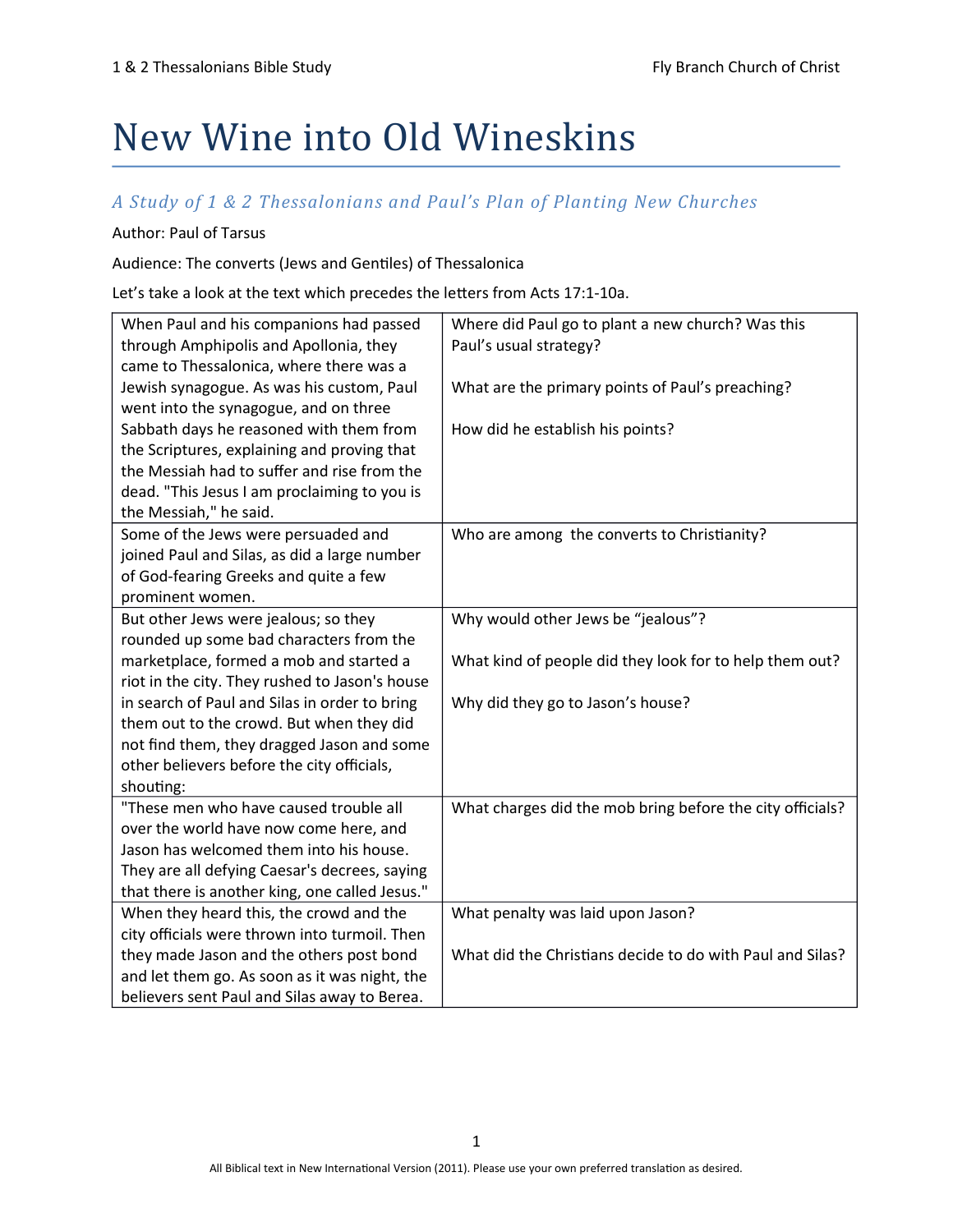# Outline of the Letters

#### 1 Thessalonians

- Date: AD 50-51
- $\bullet$  Outline:
	- Encouragement for the Believers (1-4:12)
	- The Return of Christ (4:13-5:11)
	- Final Remarks (5:12-28)

#### 2 Thessalonians

- $\bullet$  Date: AD 51
- $\bullet$  Outline:
	- Thanksgiving and Prayer (1)
	- Second Coming Revisited (2)
	- Call to Prayer and Industry (3)

As in other letters, Paul is fond of usual textual markers to form his thoughts. Look for the phrase "Brothers and Sisters" throughout the Thessalonian correspondence as punctuation for Paul's thinking. Every time he uses this phrase, he is closing a previous thought and beginning a new one. This will help us understand his thinking as he moves through the text. In the Greek, the word translated is adelphoi, or simply, "brothers" as it is reflected in the more literal translations.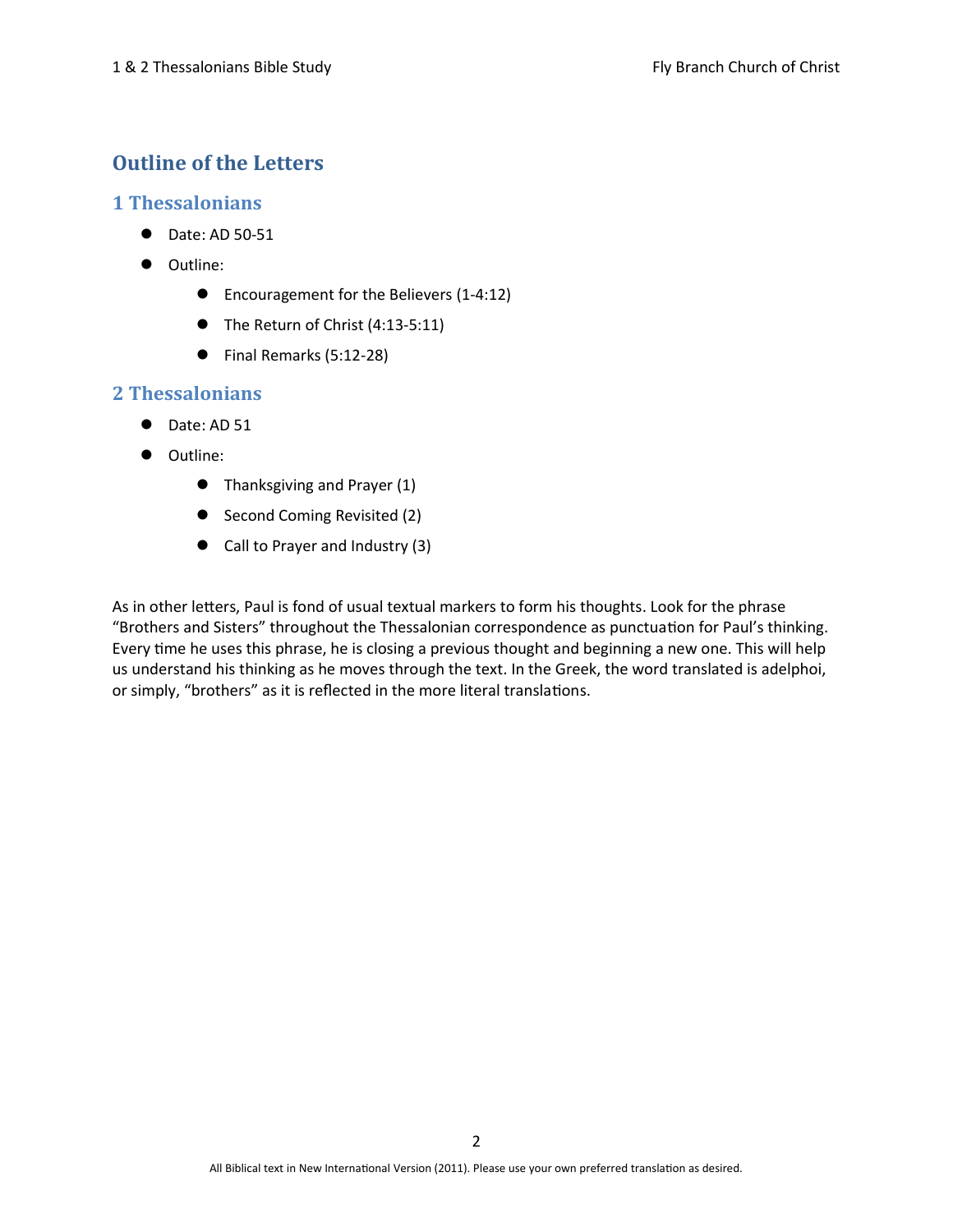| Paul, Silas and Timothy, To the church of the<br>Thessalonians in God the Father and the Lord Jesus<br>Christ: Grace and peace to you.                                                                                  | How could we explain Timothy's presence<br>here? (See Acts 17:4)<br>How do you think Paul means "In God"<br>here?   |
|-------------------------------------------------------------------------------------------------------------------------------------------------------------------------------------------------------------------------|---------------------------------------------------------------------------------------------------------------------|
| We always thank God for all of you and continually<br>mention you in our prayers. We remember before our<br>God and Father your work produced by faith, your                                                            | How does Paul keep his old friends in mind?<br>What three aspects of Christianity does Paul                         |
| labor prompted by love, and your endurance inspired<br>by hope in our Lord Jesus Christ.                                                                                                                                | cite here as motivations? (1 Cor 13:13) (See<br>also Jam 2:17, 18; John 14:15; Rom 8:25)                            |
|                                                                                                                                                                                                                         | How might these three be ingredients for a<br>successful church?                                                    |
|                                                                                                                                                                                                                         | What is the work of the Church? (Matt 28:18-<br>20; Eph 4:12, 13)                                                   |
| For we know, brothers and sisters loved by God, that<br>he has chosen you, because our gospel came to you<br>not simply with words but also with power, with the                                                        | How might being "chosen" empower you?<br>(Eph 1:4,5)                                                                |
| Holy Spirit and deep conviction. You know how we<br>lived among you for your sake. You became imitators<br>of us and of the Lord, for you welcomed the message                                                          | How did the Thessalonians know they were<br>chosen? (2 Pet 1:10)                                                    |
| in the midst of severe suffering with the joy given by<br>the Holy Spirit. And so you became a model to all the<br>believers in Macedonia and Achaia. The Lord's<br>message rang out from you not only in Macedonia and | By what example did Paul and Silas<br>demonstrate their faith to the Thessalonians?<br>(See 1 Th 2:5-12)            |
| Achaia--your faith in God has become known<br>everywhere. Therefore we do not need to say<br>anything about it, for they themselves report what<br>kind of reception you gave us. They tell how you                     | Why were the Thessalonians so attracted to<br>Paul's message? How did this help them<br>weather severe persecution? |
| turned to God from idols to serve the living and true<br>God, and to wait for his Son from heaven, whom he<br>raised from the dead--Jesus, who rescues us from the                                                      | What do you feel strongly enough about to<br>weather persecution?                                                   |
| coming wrath.                                                                                                                                                                                                           | What details of the Thessalonians' faith<br>became known to the other churches?                                     |
|                                                                                                                                                                                                                         | What three facts are mentioned here of Jesus?                                                                       |
|                                                                                                                                                                                                                         | What is the "coming wrath"? (See 1Thes 5:9)                                                                         |

#### (1Th 1:1-10)

| You know, brothers and sisters, that our visit to you | How did this church know there were results?  |
|-------------------------------------------------------|-----------------------------------------------|
| was not without results. We had previously suffered   | Paul's trip to Phillippi is described in Acts |
| and been treated outrageously in Philippi, as you     | 16:11-40. What kind of treatment did he       |
| know, but with the help of our God we dared to tell   | receive there?                                |
| you his gospel in the face of strong opposition.      | Where did the opposition come from (17:5)?    |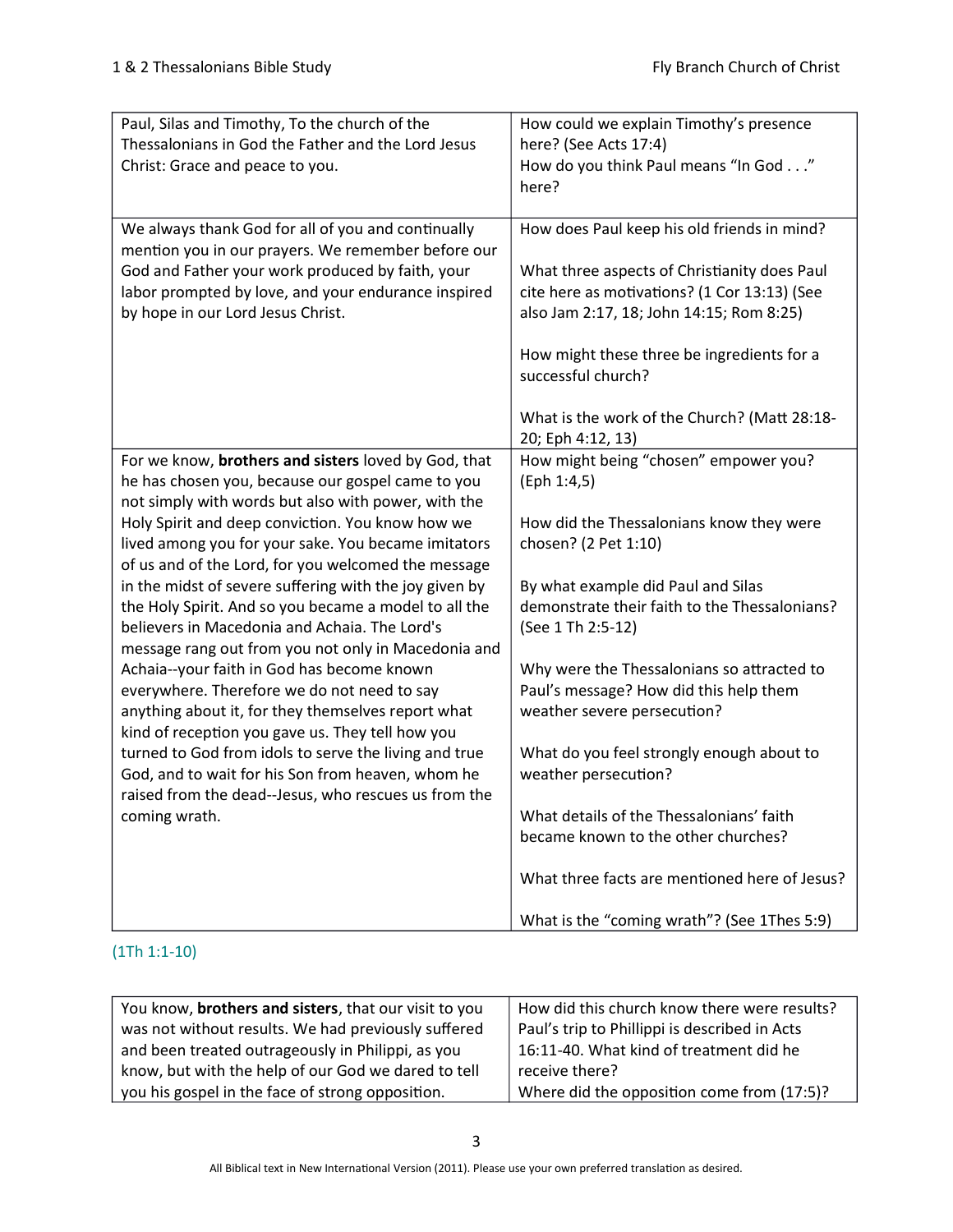| For the appeal we make does not spring from error or                                                                                                                                                                                                                                                                                                                                                                  | What kinds of motives did Paul avoid?                                                                                                                 |
|-----------------------------------------------------------------------------------------------------------------------------------------------------------------------------------------------------------------------------------------------------------------------------------------------------------------------------------------------------------------------------------------------------------------------|-------------------------------------------------------------------------------------------------------------------------------------------------------|
| impure motives, nor are we trying to trick you. On the                                                                                                                                                                                                                                                                                                                                                                | What would be an appeal to error? Impure                                                                                                              |
| contrary, we speak as those approved by God to be                                                                                                                                                                                                                                                                                                                                                                     | motives? What kind of "tricking" might be                                                                                                             |
| entrusted with the gospel. We are not trying to please                                                                                                                                                                                                                                                                                                                                                                | involved?                                                                                                                                             |
| people but God, who tests our hearts. You know we                                                                                                                                                                                                                                                                                                                                                                     | What other things did Paul avoid doing while                                                                                                          |
| never used flattery, nor did we put on a mask to cover                                                                                                                                                                                                                                                                                                                                                                | conducting evangelism?                                                                                                                                |
| up greed--God is our witness. We were not looking for                                                                                                                                                                                                                                                                                                                                                                 |                                                                                                                                                       |
| praise from people, not from you or anyone else, even                                                                                                                                                                                                                                                                                                                                                                 |                                                                                                                                                       |
| though as apostles of Christ we could have asserted                                                                                                                                                                                                                                                                                                                                                                   |                                                                                                                                                       |
| our authority. Instead, we were like young children                                                                                                                                                                                                                                                                                                                                                                   |                                                                                                                                                       |
| among you. Just as a nursing mother cares for her                                                                                                                                                                                                                                                                                                                                                                     |                                                                                                                                                       |
| children, so we cared for you. Because we loved you                                                                                                                                                                                                                                                                                                                                                                   | So what did Paul do to evangelize?                                                                                                                    |
| so much, we were delighted to share with you not                                                                                                                                                                                                                                                                                                                                                                      |                                                                                                                                                       |
| only the gospel of God but our lives as well.                                                                                                                                                                                                                                                                                                                                                                         |                                                                                                                                                       |
|                                                                                                                                                                                                                                                                                                                                                                                                                       |                                                                                                                                                       |
| Surely you remember, brothers and sisters, our toil                                                                                                                                                                                                                                                                                                                                                                   | How did they share their lives?                                                                                                                       |
| and hardship; we worked night and day in order not                                                                                                                                                                                                                                                                                                                                                                    |                                                                                                                                                       |
| to be a burden to anyone while we preached the                                                                                                                                                                                                                                                                                                                                                                        |                                                                                                                                                       |
| gospel of God to you. You are witnesses, and so is                                                                                                                                                                                                                                                                                                                                                                    |                                                                                                                                                       |
| God, of how holy, righteous and blameless we were                                                                                                                                                                                                                                                                                                                                                                     |                                                                                                                                                       |
| among you who believed. For you know that we dealt                                                                                                                                                                                                                                                                                                                                                                    |                                                                                                                                                       |
| with each of you as a father deals with his own                                                                                                                                                                                                                                                                                                                                                                       |                                                                                                                                                       |
| children, encouraging, comforting and urging you to                                                                                                                                                                                                                                                                                                                                                                   |                                                                                                                                                       |
| live lives worthy of God, who calls you into his                                                                                                                                                                                                                                                                                                                                                                      |                                                                                                                                                       |
| kingdom and glory.                                                                                                                                                                                                                                                                                                                                                                                                    |                                                                                                                                                       |
| And we also thank God continually because, when you                                                                                                                                                                                                                                                                                                                                                                   | What does Paul mean here by "human word"?                                                                                                             |
| received the word of God, which you heard from us,                                                                                                                                                                                                                                                                                                                                                                    |                                                                                                                                                       |
| you accepted it not as a human word, but as it actually                                                                                                                                                                                                                                                                                                                                                               | How did the Thessalonians respond to the                                                                                                              |
| is, the word of God, which is indeed at work in you                                                                                                                                                                                                                                                                                                                                                                   | word?                                                                                                                                                 |
| who believe.                                                                                                                                                                                                                                                                                                                                                                                                          |                                                                                                                                                       |
|                                                                                                                                                                                                                                                                                                                                                                                                                       | What is the word doing? (Heb 4:12-13?)                                                                                                                |
| For you, brothers and sisters, became imitators of                                                                                                                                                                                                                                                                                                                                                                    | How are the Thessalonians suffering in a similar                                                                                                      |
| God's churches in Judea, which are in Christ Jesus: You                                                                                                                                                                                                                                                                                                                                                               | way to Jesus and the prophets?                                                                                                                        |
| suffered from your own people the same things those                                                                                                                                                                                                                                                                                                                                                                   |                                                                                                                                                       |
| churches suffered from the Jews who killed the Lord                                                                                                                                                                                                                                                                                                                                                                   | In what light does Paul paint the Jews here?                                                                                                          |
| Jesus and the prophets and also drove us out. They                                                                                                                                                                                                                                                                                                                                                                    |                                                                                                                                                       |
| displease God and are hostile to everyone in their                                                                                                                                                                                                                                                                                                                                                                    | What does he say is coming to the Jews for                                                                                                            |
| effort to keep us from speaking to the Gentiles so that                                                                                                                                                                                                                                                                                                                                                               | their hostility to the gospel?                                                                                                                        |
|                                                                                                                                                                                                                                                                                                                                                                                                                       |                                                                                                                                                       |
|                                                                                                                                                                                                                                                                                                                                                                                                                       |                                                                                                                                                       |
|                                                                                                                                                                                                                                                                                                                                                                                                                       |                                                                                                                                                       |
|                                                                                                                                                                                                                                                                                                                                                                                                                       |                                                                                                                                                       |
|                                                                                                                                                                                                                                                                                                                                                                                                                       |                                                                                                                                                       |
|                                                                                                                                                                                                                                                                                                                                                                                                                       |                                                                                                                                                       |
|                                                                                                                                                                                                                                                                                                                                                                                                                       |                                                                                                                                                       |
|                                                                                                                                                                                                                                                                                                                                                                                                                       |                                                                                                                                                       |
|                                                                                                                                                                                                                                                                                                                                                                                                                       |                                                                                                                                                       |
| they may be saved. In this way they always heap up<br>their sins to the limit. The wrath of God has come<br>upon them at last.<br>But, brothers and sisters, when we were orphaned by<br>being separated from you for a short time (in person,<br>not in thought), out of our intense longing we made<br>every effort to see you. For we wanted to come to<br>you--certainly I, Paul, did, again and again--but Satan | How did Satan block Paul's way?<br>Can we say that our glory (our hope, joy and<br>crown) before the Father are the lives we have<br>touched for Him? |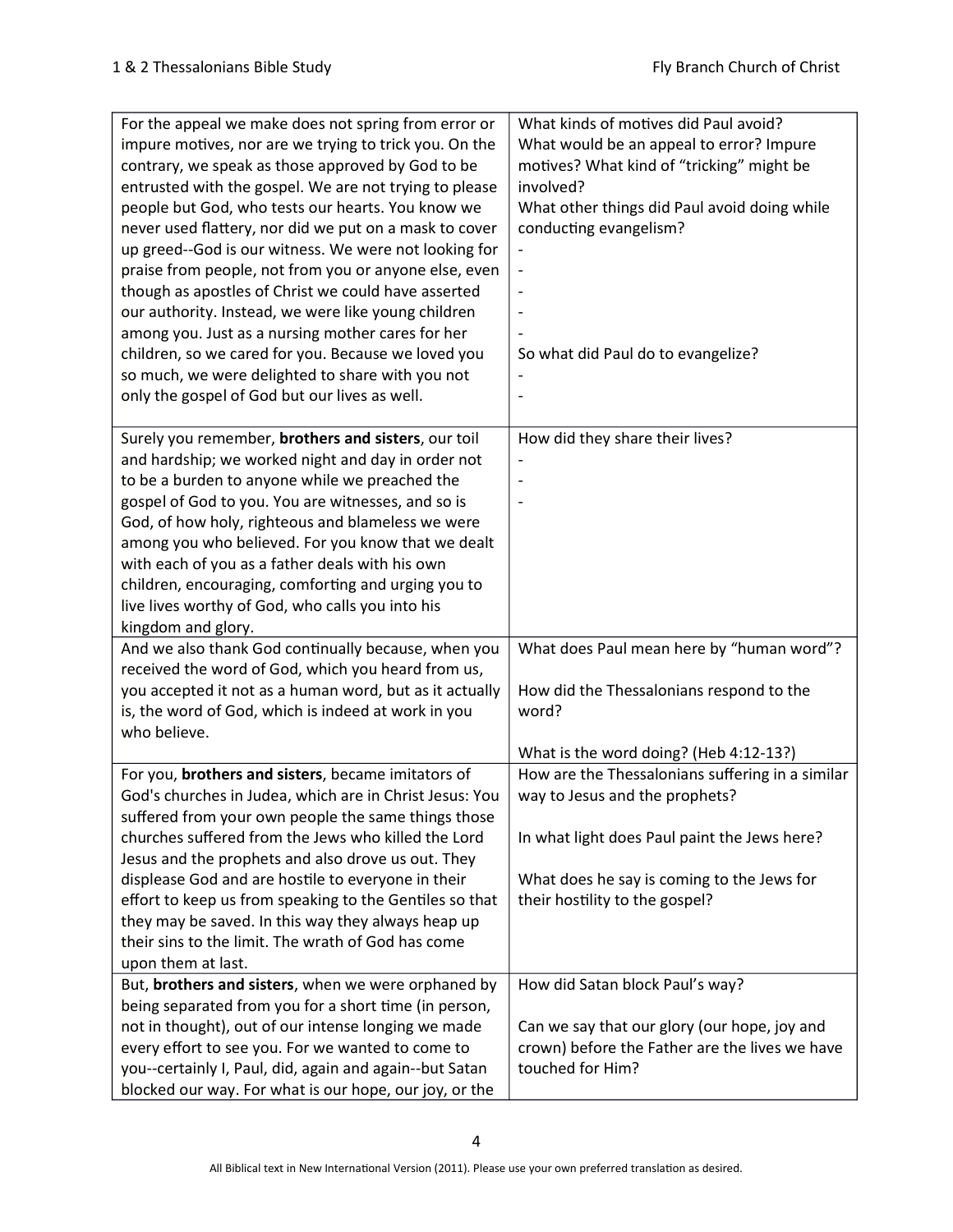| crown in which we will glory in the presence of our  |  |
|------------------------------------------------------|--|
| Lord Jesus when he comes? Is it not you? Indeed, you |  |
| are our glory and joy.                               |  |

(1Th 2:1-20)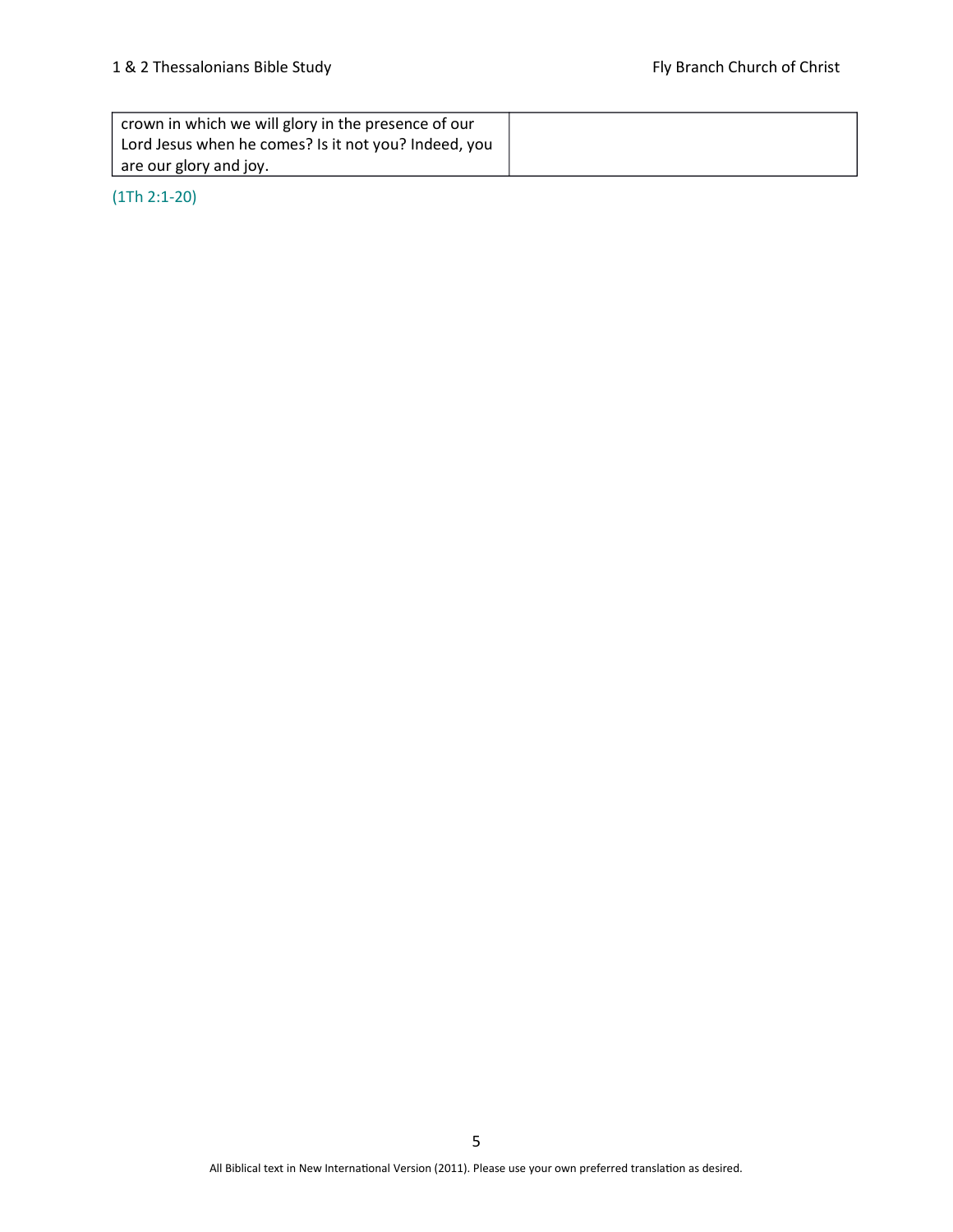| So when we could stand it no longer, we thought it       | When does Timothy go to visit Thessalonica?    |
|----------------------------------------------------------|------------------------------------------------|
| best to be left by ourselves in Athens. We sent          | (See Acts 17:14, 15; 18:5)                     |
| Timothy, who is our brother and co-worker in God's       |                                                |
| service in spreading the gospel of Christ, to            | What is Timothy's purpose?                     |
| strengthen and encourage you in your faith, so that      |                                                |
| no one would be unsettled by these trials.               |                                                |
| For you know quite well that we are destined for         | What effect does Paul worry that persecution   |
| them. In fact, when we were with you, we kept telling    | will have on the young church?                 |
| you that we would be persecuted. And it turned out       |                                                |
| that way, as you well know.                              |                                                |
| For this reason, when I could stand it no longer, I sent | What is the tempter's target? How might their  |
| to find out about your faith. I was afraid that in some  | trials (3) affect their faith?                 |
| way the tempter had tempted you and that our labors      |                                                |
| might have been in vain.                                 |                                                |
| But Timothy has just now come to us from you and         | What report does Timothy give back to Paul?    |
| has brought good news about your faith and love. He      |                                                |
| has told us that you always have pleasant memories       |                                                |
| of us and that you long to see us, just as we also long  |                                                |
| to see you.                                              |                                                |
| Therefore, brothers and sisters, in all our distress and | What effect does Timothy's report have on      |
| persecution we were encouraged about you because         | Paul?                                          |
| of your faith. For now we really live, since you are     |                                                |
| standing firm in the Lord. How can we thank God          |                                                |
| enough for you in return for all the joy we have in the  |                                                |
| presence of our God because of you?                      |                                                |
| Night and day we pray most earnestly that we may         | Paul relates his prayer for the Thessalonians. |
| see you again and supply what is lacking in your faith.  | What does He request for this church?          |
| Now may our God and Father himself and our Lord          | 1)                                             |
| Jesus clear the way for us to come to you. May the       | 2)                                             |
| Lord make your love increase and overflow for each       | 3)                                             |
| other and for everyone else, just as ours does for you.  | 4)                                             |
| May he strengthen your hearts so that you will be        |                                                |
| blameless and holy in the presence of our God and        |                                                |
| Father when our Lord Jesus comes with all his holy       |                                                |
| ones.                                                    |                                                |

(1Th 3:1-13)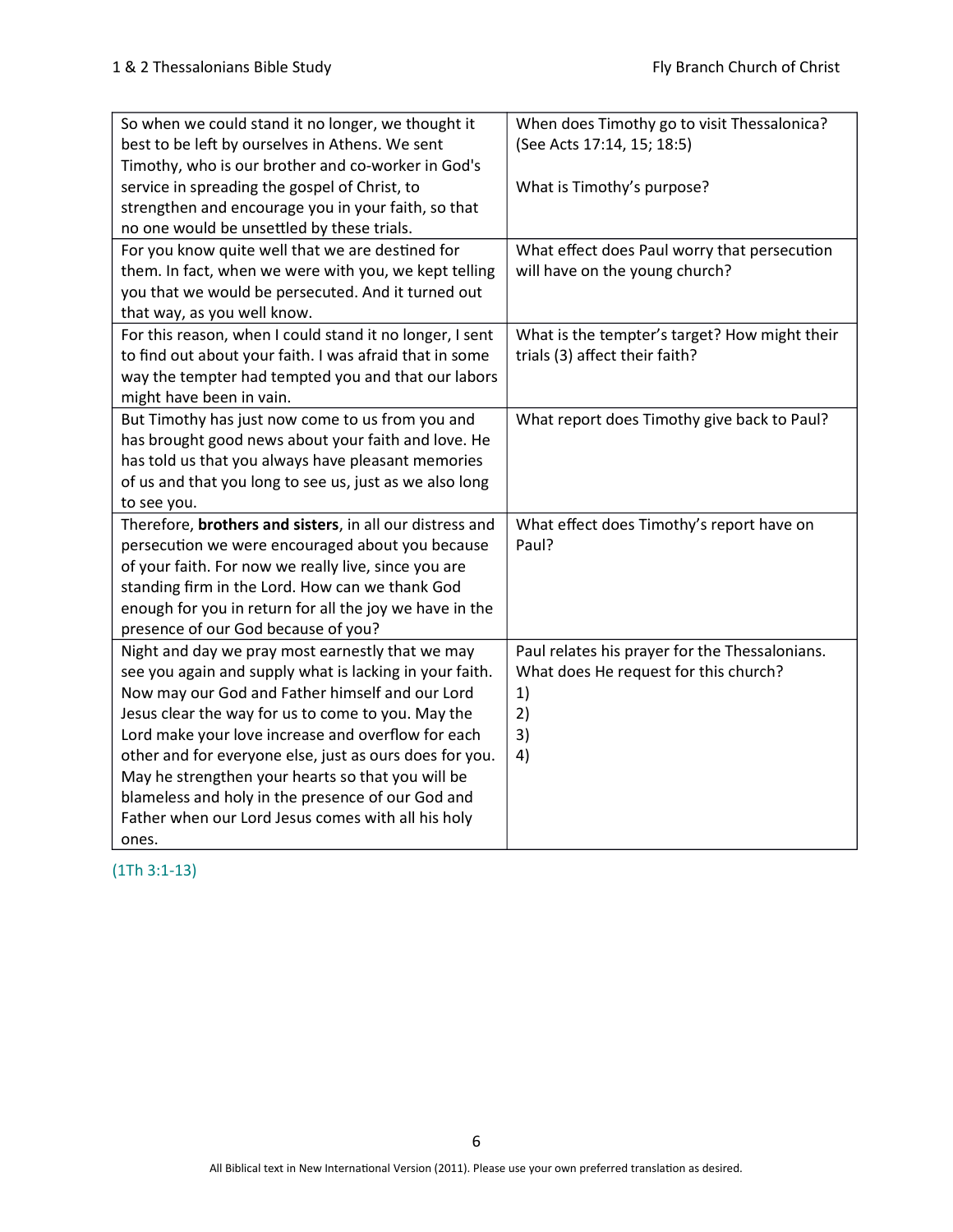| As for other matters, brothers and sisters, we          | What do you think these instructions would         |
|---------------------------------------------------------|----------------------------------------------------|
| instructed you how to live in order to please God,      | include? (1:9-10)                                  |
| as in fact you are living. Now we ask you and urge      |                                                    |
| you in the Lord Jesus to do this more and more.         | By what authority does Paul give these             |
| For you know what instructions we gave you by           | commands? (2:7)                                    |
| the authority of the Lord Jesus.                        |                                                    |
| It is God's will that you should be sanctified: that    | If you ever wondered what God's will is, what      |
| you should avoid sexual immorality; that each of        | does Paul reveal here?                             |
| you should learn to control your own body in a          |                                                    |
| way that is holy and honorable, not in passionate       | Why do you think sins of "love" would be a         |
| lust like the pagans, who do not know God; and          | problem for Christians? How do we see this         |
| that in this matter no one should wrong or take         | today?                                             |
| advantage of a <b>brother or sister</b> . The Lord will |                                                    |
| punish all those who commit such sins, as we told       | What three instructions does Paul offer here?      |
| you and warned you before. For God did not call         | 1)                                                 |
| us to be impure, but to live a holy life. Therefore,    | 2)                                                 |
| anyone who rejects this instruction does not            | 3)                                                 |
| reject a human being but God, the very God who          |                                                    |
| gives you his Holy Spirit.                              |                                                    |
| Now about your love for one another we do not           | How would you contrast this love with the "love"   |
| need to write to you, for you yourselves have           | he just discussed?                                 |
| been taught by God to love each other. And in           |                                                    |
| fact, you do love all of God's family throughout        | What kind of love is Christian love? What makes it |
| Macedonia.                                              | different?                                         |
| Yet we urge you, brothers and sisters, to do so         | Why should Christians learn to work with their     |
| more and more, and to make it your ambition to          | hands?                                             |
| lead a quiet life: You should mind your own             |                                                    |
| business and work with your hands, just as we           | The last phrase sounds like "don't be a burden"    |
| told you, so that your daily life may win the           | doesn't it? How might we understand this?          |
| respect of outsiders and so that you will not be        |                                                    |
| dependent on anybody.                                   | What danger is there in being "dependent"?         |
| Brothers and sisters, we do not want you to be          | How do Christians grieve differently that those    |
| uninformed about those who sleep in death, so           | "who have no hope"?                                |
| that you do not grieve like the rest of mankind,        |                                                    |
| who have no hope. For we believe that Jesus died        | How does Christian resurrection change the way     |
| and rose again, and so we believe that God will         | we look at death?                                  |
| bring with Jesus those who have fallen asleep in        |                                                    |
| him.                                                    |                                                    |
| According to the Lord's word, we tell you that we       | Who goes to meet the Lord first, the dead, or the  |
| who are still alive, who are left until the coming of   | living? Why would this worry them?                 |
| the Lord, will certainly not precede those who          |                                                    |
| have fallen asleep. For the Lord himself will come      | Verse 16 seems to be a paraphrase of Matthew       |
| down from heaven, with a loud command, with             | 24:30-31 // Mark 13:26, 27 // Luke 21:27, 28 (The  |
| the voice of the archangel and with the trumpet         | Olivet Discourse). What elements do you see in     |
| call of God, and the dead in Christ will rise first.    | common? The phrase "dead in Christ" is unique      |
| After that, we who are still alive and are left will    | here. What does it mean? (See Rev. 14:13)          |
| be caught up together with them in the clouds to        |                                                    |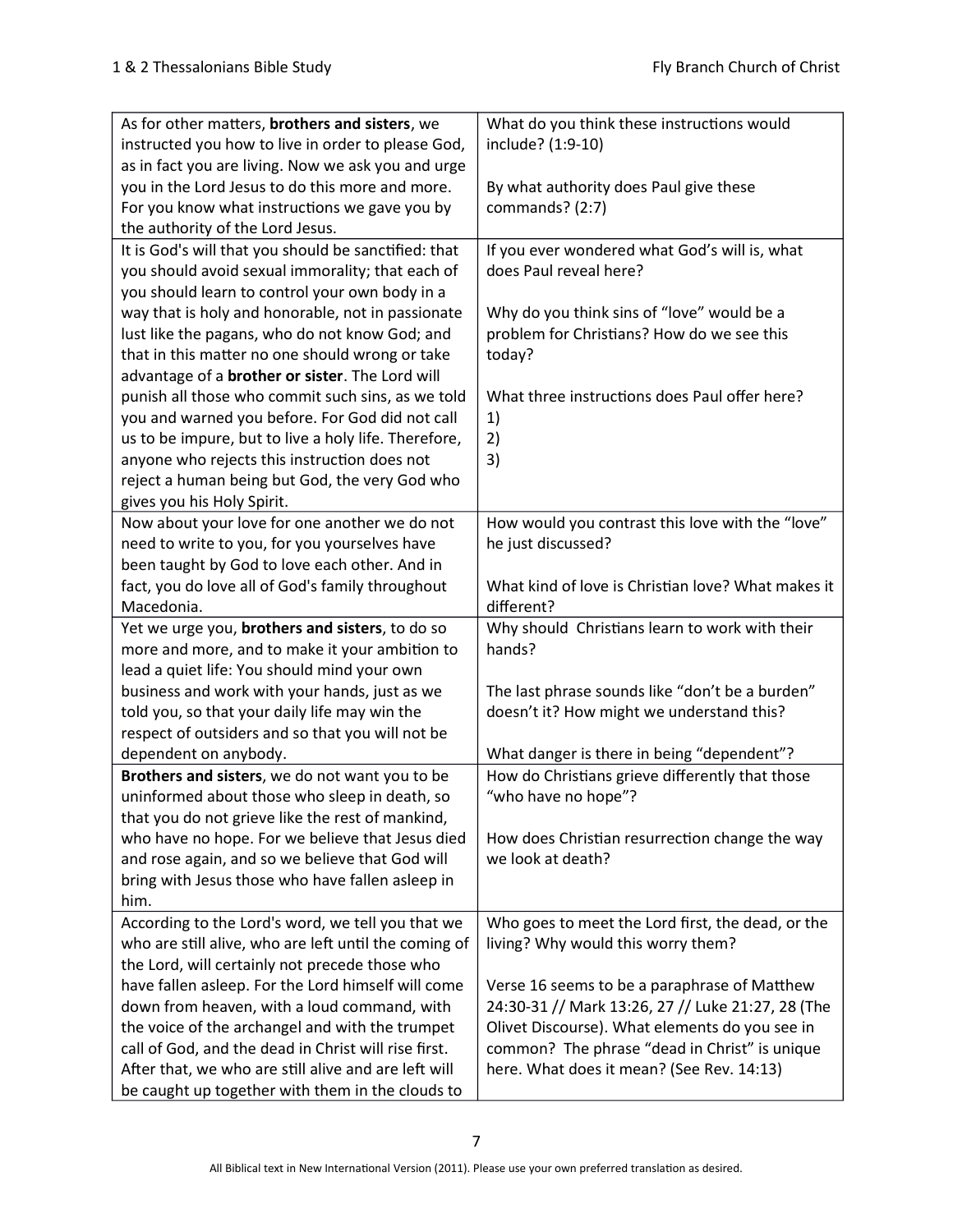| meet the Lord in the air. And so we will be with<br>the Lord forever. Therefore encourage one<br>another with these words. | What two phases of resurrection does Paul<br>describe here? (See Revelation 20:4-6)<br>1)<br>2)                                                                     |
|----------------------------------------------------------------------------------------------------------------------------|---------------------------------------------------------------------------------------------------------------------------------------------------------------------|
|                                                                                                                            | What does the phrase "meet the Lord in the air"<br>imply? (See Matthew 25:6, 10). How might this<br>apply to believers going into the future? (See Php<br>$1:21-23$ |
|                                                                                                                            | Will we be with our loved ones in death?                                                                                                                            |
|                                                                                                                            | How do these words provide hope and<br>encouragement for Paul's readers?                                                                                            |

1Th 4:1-18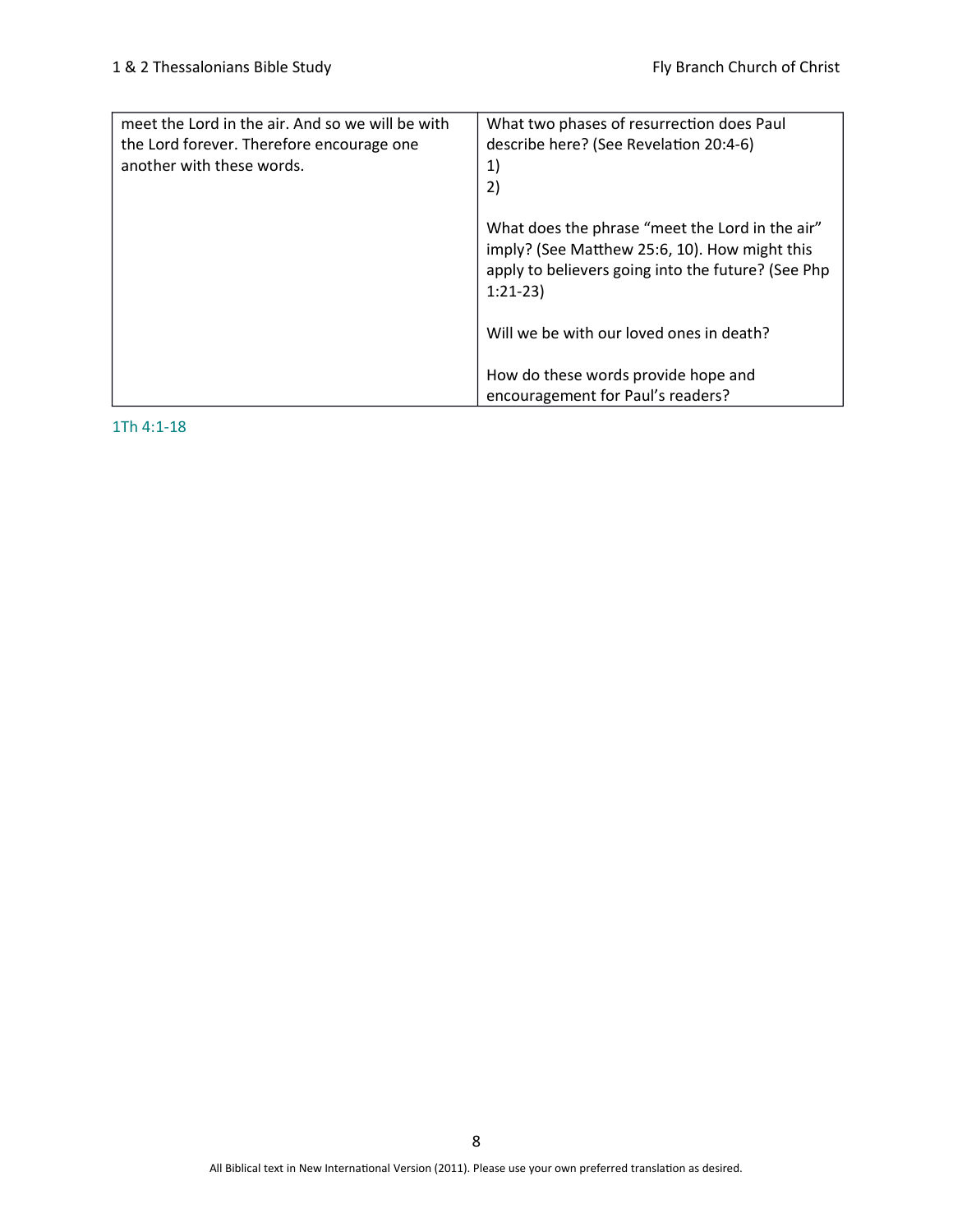| Now, brothers and sisters, about times and dates we        | The "thief in the night" image is common in    |
|------------------------------------------------------------|------------------------------------------------|
| do not need to write to you, for you know very well        | the NT (See Mt 24:43; 2 Pet 3:10; Rev 3:3).    |
| that the day of the Lord will come like a thief in the     | What does this tell us about Jesus' coming?    |
| night. While people are saying, "Peace and safety,"        |                                                |
| destruction will come on them suddenly, as labor pains     | What are people saying?                        |
| on a pregnant woman, and they will not escape.             |                                                |
|                                                            | What do you see as the different outcomes for  |
|                                                            | those who are "brothers" and other "people"?   |
|                                                            |                                                |
| But you, brothers and sisters, are not in darkness so      | Who will receive God's coming wrath? (1 Th     |
| that this day should surprise you like a thief. You are    | 1:10; 2:16?                                    |
| all children of the light and children of the day. We do   |                                                |
| not belong to the night or to the darkness. So then, let   | What is meant by this contrast between "day"   |
|                                                            |                                                |
| us not be like others, who are asleep, but let us be       | and "night"?                                   |
| awake and sober. For those who sleep, sleep at night,      |                                                |
| and those who get drunk, get drunk at night. But since     | What three elements does Paul refer to again   |
| we belong to the day, let us be sober, putting on faith    | (1 Th 1:3) as a Christian's armor?             |
| and love as a breastplate, and the hope of salvation as    |                                                |
| a helmet. For God did not appoint us to suffer wrath       | Does it matter whether one is alive or dead as |
| but to receive salvation through our Lord Jesus Christ.    | a believer? (John 11:25, 26)                   |
| He died for us so that, whether we are awake or            |                                                |
| asleep, we may live together with him. Therefore           |                                                |
| encourage one another and build each other up, just        |                                                |
| as in fact you are doing.                                  |                                                |
| Now we ask you, brothers and sisters, to acknowledge       | Who might these "who work hard" be?            |
| those who work hard among you, who care for you in         |                                                |
| the Lord and who admonish you. Hold them in the            |                                                |
| highest regard in love because of their work. Live in      |                                                |
| peace with each other.                                     |                                                |
| And we urge you, brothers and sisters, warn those          |                                                |
| who are idle and disruptive, encourage the                 |                                                |
| disheartened, help the weak, be patient with               |                                                |
| everyone. Make sure that nobody pays back wrong for        |                                                |
| wrong, but always strive to do what is good for each       |                                                |
| other and for everyone else. Rejoice always, pray          |                                                |
| continually, give thanks in all circumstances; for this is |                                                |
| God's will for you in Christ Jesus. Do not quench the      |                                                |
| Spirit. Do not treat prophecies with contempt but test     |                                                |
| them all; hold on to what is good, reject every kind of    |                                                |
| evil.                                                      |                                                |
| May God himself, the God of peace, sanctify you            |                                                |
| through and through. May your whole spirit, soul and       |                                                |
| body be kept blameless at the coming of our Lord           |                                                |
| Jesus Christ. The one who calls you is faithful, and he    |                                                |
| will do it.                                                |                                                |
|                                                            |                                                |
| Brothers and sisters, pray for us. Greet all God's         |                                                |
| people with a holy kiss. I charge you before the Lord to   |                                                |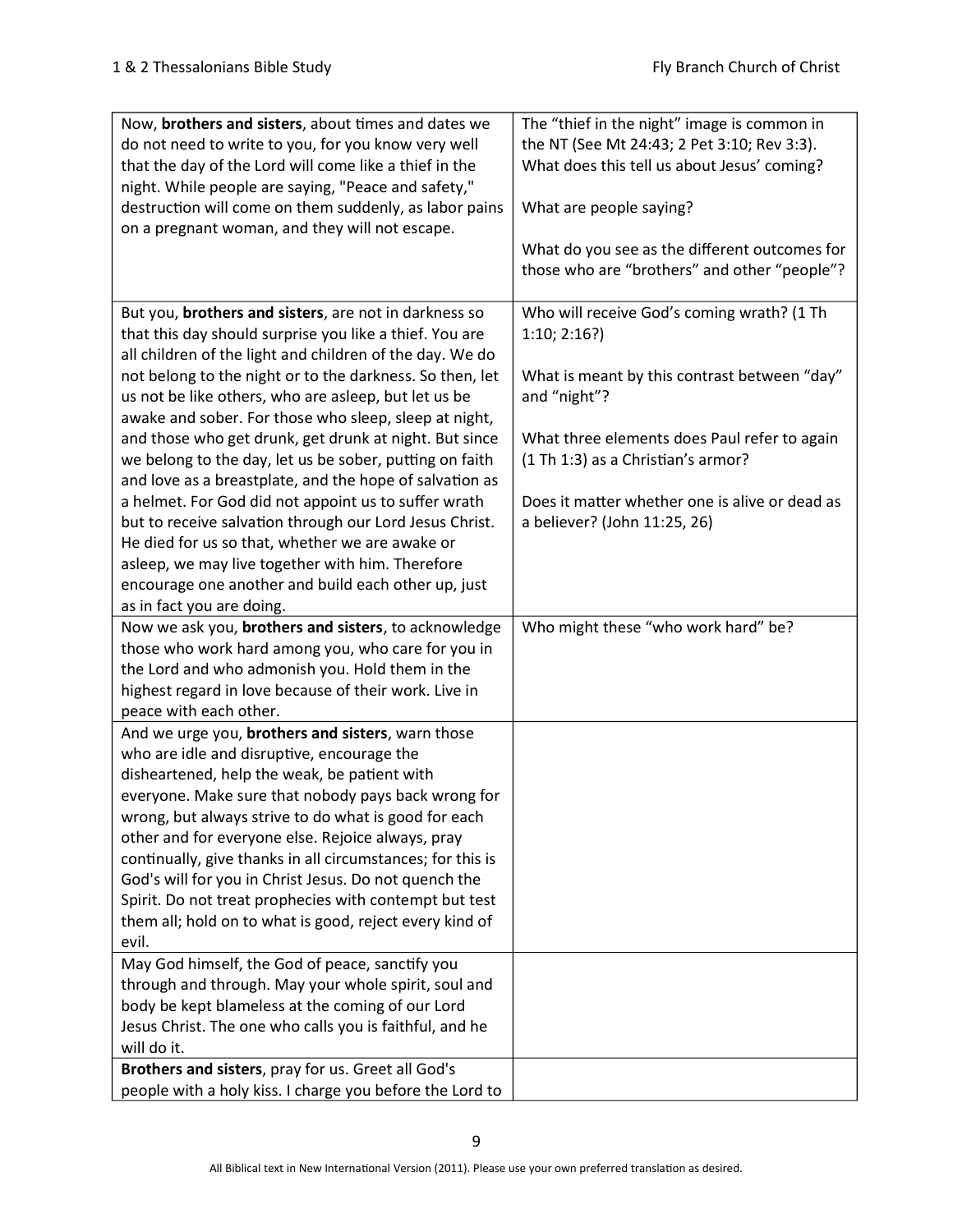| have this letter read to all the <b>brothers and sisters</b> . |  |
|----------------------------------------------------------------|--|
| The grace of our Lord Jesus Christ be with you.                |  |

### (1Th 5:1-28)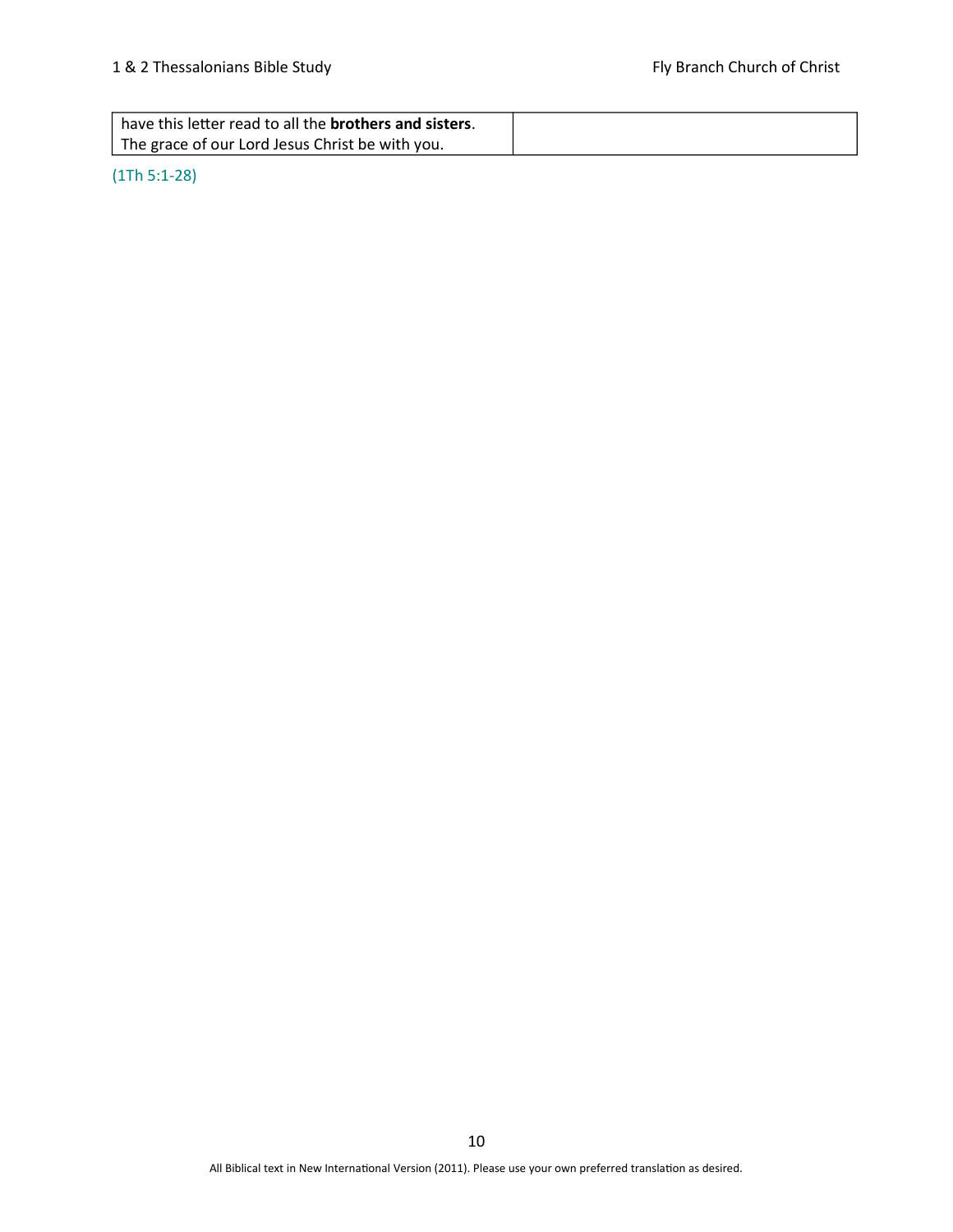Paul, Silas and Timothy, To the church of the Thessalonians in God our Father and the Lord Jesus Christ: Grace and peace to you from God the Father and the Lord Jesus Christ.

We ought always to thank God for you, **brothers and sisters**, and rightly so, because your faith is growing more and more, and the love all of you have for one another is increasing. Therefore, among God's churches we boast about your perseverance and faith in all the persecutions and trials you are enduring. All this is evidence that God's judgment is right, and as a result you will be counted worthy of the kingdom of God, for which you are suffering.

God is just: He will pay back trouble to those who trouble you and give relief to you who are troubled, and to us as well. This will happen when the Lord Jesus is revealed from heaven in blazing fire with his powerful angels. He will punish those who do not know God and do not obey the gospel of our Lord Jesus. They will be punished with everlasting destruction and shut out from the presence of the Lord and from the glory of his might on the day he comes to be glorified in his holy people and to be marveled at among all those who have believed.

This includes you, because you believed our testimony to you. With this in mind, we constantly pray for you, that our God may make you worthy of his calling, and that by his power he may bring to fruition your every desire for goodness and your every deed prompted by faith. We pray this so that the name of our Lord Jesus may be glorified in you, and you in him, according to the grace of our God and the Lord Jesus Christ.

(2Th 1:1-12)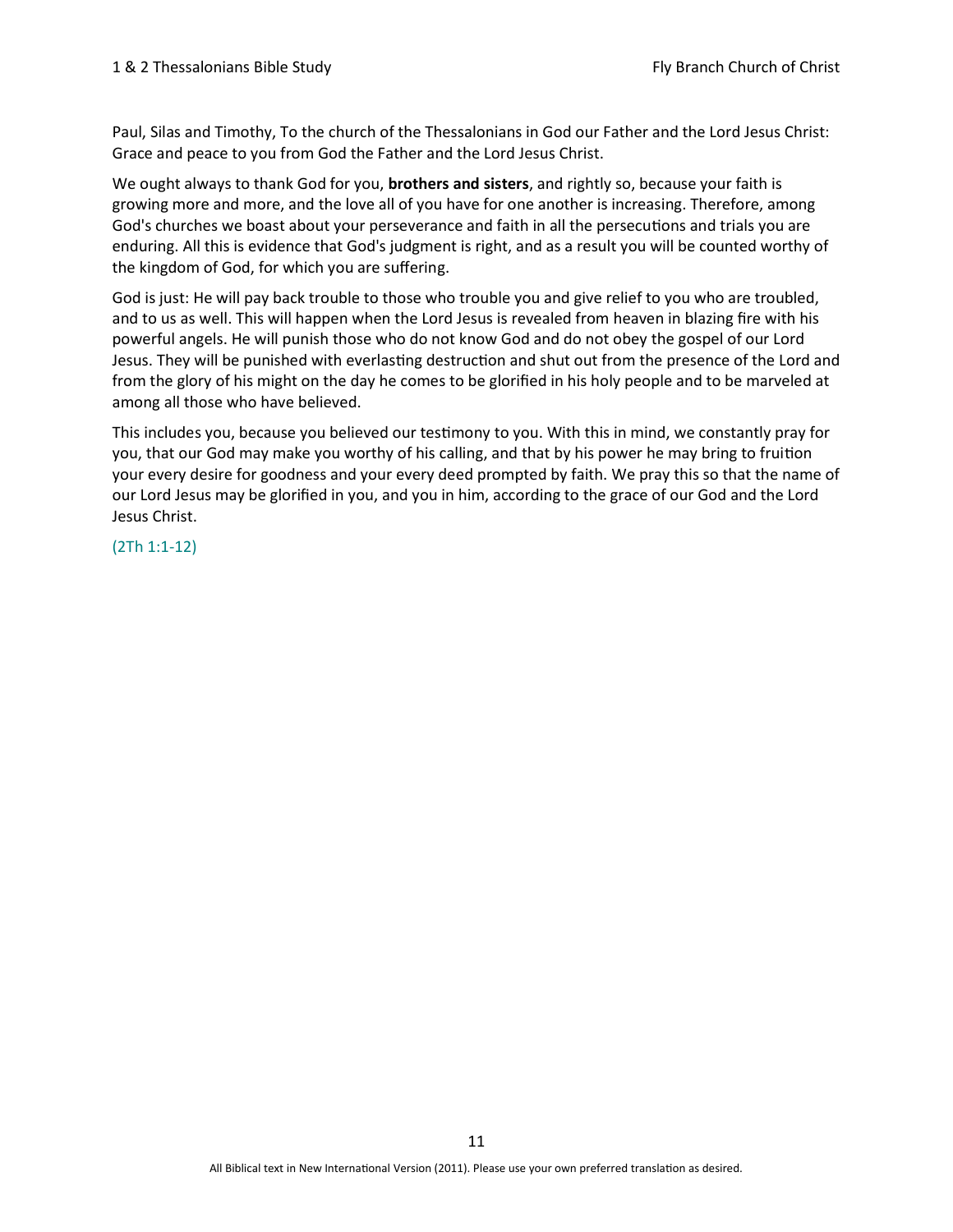Concerning the coming of our Lord Jesus Christ and our being gathered to him, we ask you, **brothers and** sisters, not to become easily unsettled or alarmed by the teaching allegedly from us--whether by a prophecy or by word of mouth or by letter--asserting that the day of the Lord has already come.

Don't let anyone deceive you in any way, for that day will not come until the rebellion occurs and the man of lawlessness is revealed, the man doomed to destruction. He will oppose and will exalt himself over everything that is called God or is worshiped, so that he sets himself up in God's temple, proclaiming himself to be God. Don't you remember that when I was with you I used to tell you these things?

And now you know what is holding him back, so that he may be revealed at the proper time. For the secret power of lawlessness is already at work; but the one who now holds it back will continue to do so till he is taken out of the way. And then the lawless one will be revealed, whom the Lord Jesus will overthrow with the breath of his mouth and destroy by the splendor of his coming.

The coming of the lawless one will be in accordance with how Satan works. He will use all sorts of displays of power through signs and wonders that serve the lie, and all the ways that wickedness deceives those who are perishing. They perish because they refused to love the truth and so be saved. For this reason God sends them a powerful delusion so that they will believe the lie and so that all will be condemned who have not believed the truth but have delighted in wickedness.

But we ought always to thank God for you, **brothers and sisters** loved by the Lord, because God chose you as firstfruits to be saved through the sanctifying work of the Spirit and through belief in the truth. He called you to this through our gospel, that you might share in the glory of our Lord Jesus Christ.

So then, brothers and sisters, stand firm and hold fast to the teachings we passed on to you, whether by word of mouth or by letter. May our Lord Jesus Christ himself and God our Father, who loved us and by his grace gave us eternal encouragement and good hope, encourage your hearts and strengthen you in every good deed and word.

#### (2Th 2:1-17)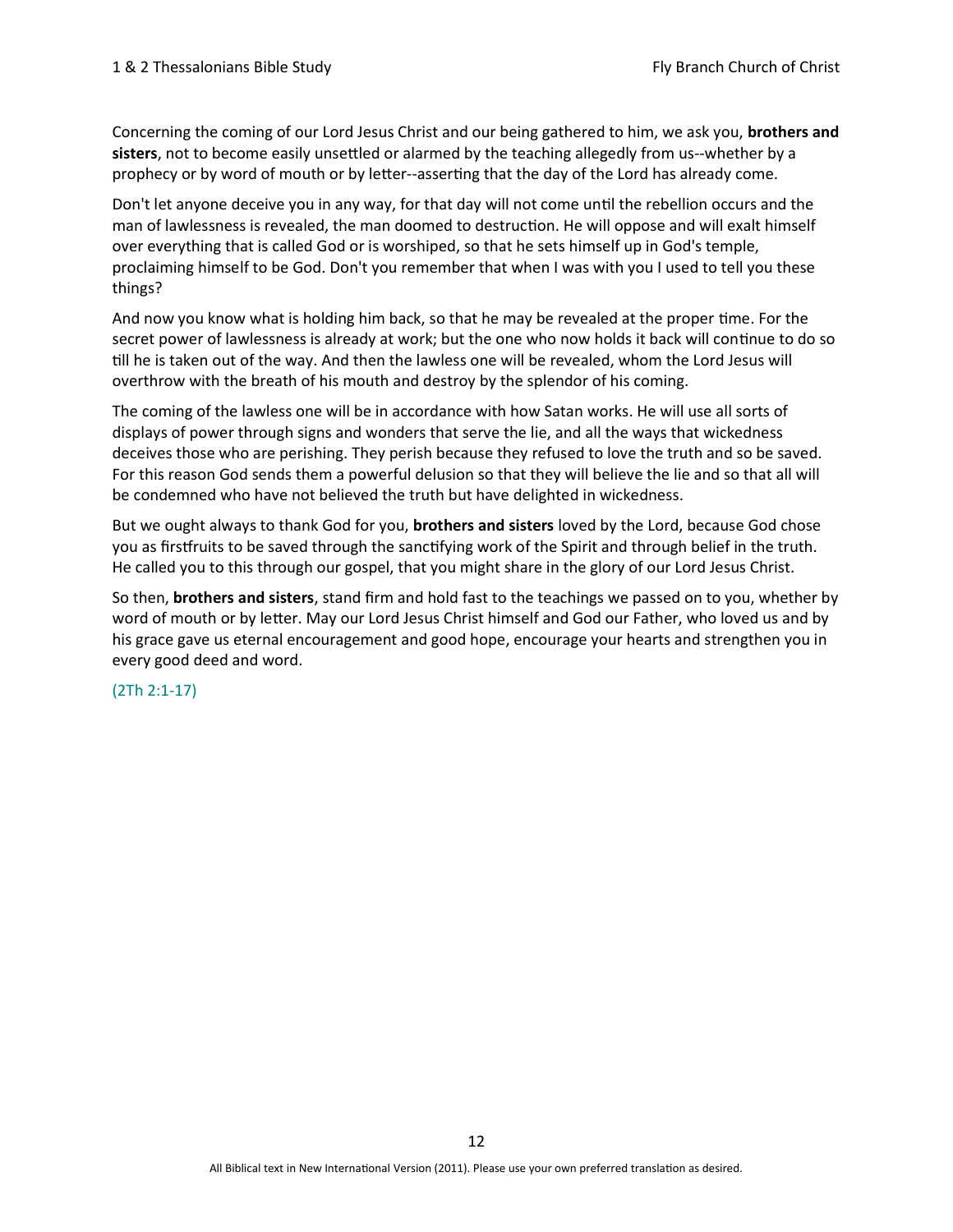| 2 Thessalonians 3:1-18                                                                                                                                                                                                                                                                                                                                                                                                                                                                    | How might the message be dishonored? Why pray for honor?                                                                                                                                                                                                                                                                                                                                                     |
|-------------------------------------------------------------------------------------------------------------------------------------------------------------------------------------------------------------------------------------------------------------------------------------------------------------------------------------------------------------------------------------------------------------------------------------------------------------------------------------------|--------------------------------------------------------------------------------------------------------------------------------------------------------------------------------------------------------------------------------------------------------------------------------------------------------------------------------------------------------------------------------------------------------------|
| 1 As for other matters,<br>brothers and sisters, pray for<br>us that the message of the<br>Lord may spread rapidly and<br>be honored, just as it was with<br>you. 2 And pray that we may<br>be delivered from wicked and<br>evil people, for not everyone<br>has faith. 3 But the Lord is<br>faithful, and he will strengthen<br>you and protect you from the<br>evil one. 4 We have<br>confidence in the Lord that<br>you are doing and will<br>continue to do the things we<br>command. | How might some, by lack of faith, be a problem for the<br>gospel?<br>By whom do we have protection from the "Evil one"?<br>What commands do you see in this letter to the believers?<br>How do we apply these commands today?<br>$2:2,3-$<br>$2:15 -$<br>$3:1 -$                                                                                                                                             |
|                                                                                                                                                                                                                                                                                                                                                                                                                                                                                           | $3:6(10)$ -                                                                                                                                                                                                                                                                                                                                                                                                  |
|                                                                                                                                                                                                                                                                                                                                                                                                                                                                                           | $3:12 -$                                                                                                                                                                                                                                                                                                                                                                                                     |
|                                                                                                                                                                                                                                                                                                                                                                                                                                                                                           | $3:13-$                                                                                                                                                                                                                                                                                                                                                                                                      |
| 5 May the Lord direct your<br>hearts into God's love and<br>Christ's perseverance. In the<br>name of the Lord Jesus Christ,<br>6 we command you, brothers<br>and sisters, to keep away from<br>every believer who is idle and<br>disruptive and does not live<br>according to the teaching you<br>received from us. 7 For you<br>yourselves know how you<br>ought to follow our example.<br>We were not idle when we                                                                      | We do not often see Christ's "perseverance" as an example to<br>emulate. Why do you think Paul does this here?<br>Paul cites three conditions of an errant brother. How do we<br>understand them today?<br>1)<br>2)<br>3)<br>Paul refers to his own labor among them as example. Where<br>else does he do this? (see 1 Thes 2:9)                                                                             |
| were with you, 8 nor did we<br>eat anyone's food without<br>paying for it. On the contrary,<br>we worked night and day,<br>laboring and toiling so that we<br>would not be a burden to any<br>of you. 9 We did this, not<br>because we do not have the<br>right to such help, but in order<br>to offer ourselves as a model<br>for you to imitate.                                                                                                                                        | Why do you think Paul needs to keep reminding these<br>believers to hold down jobs? (See 1 Thess 4:11-12; 5:6, 14)<br>Paul advances an argument that he tends to pick at here, that of his<br>rights as apostle. (vs. 9, also 1 Thess 2:7; 1 Cor 9:15-18; 2 Cor 11:5-<br>11; Gal 2:8,9) How does Paul define the role of "apostle" and what<br>his "rights" are? Why doesn't he follow this in his ministry? |